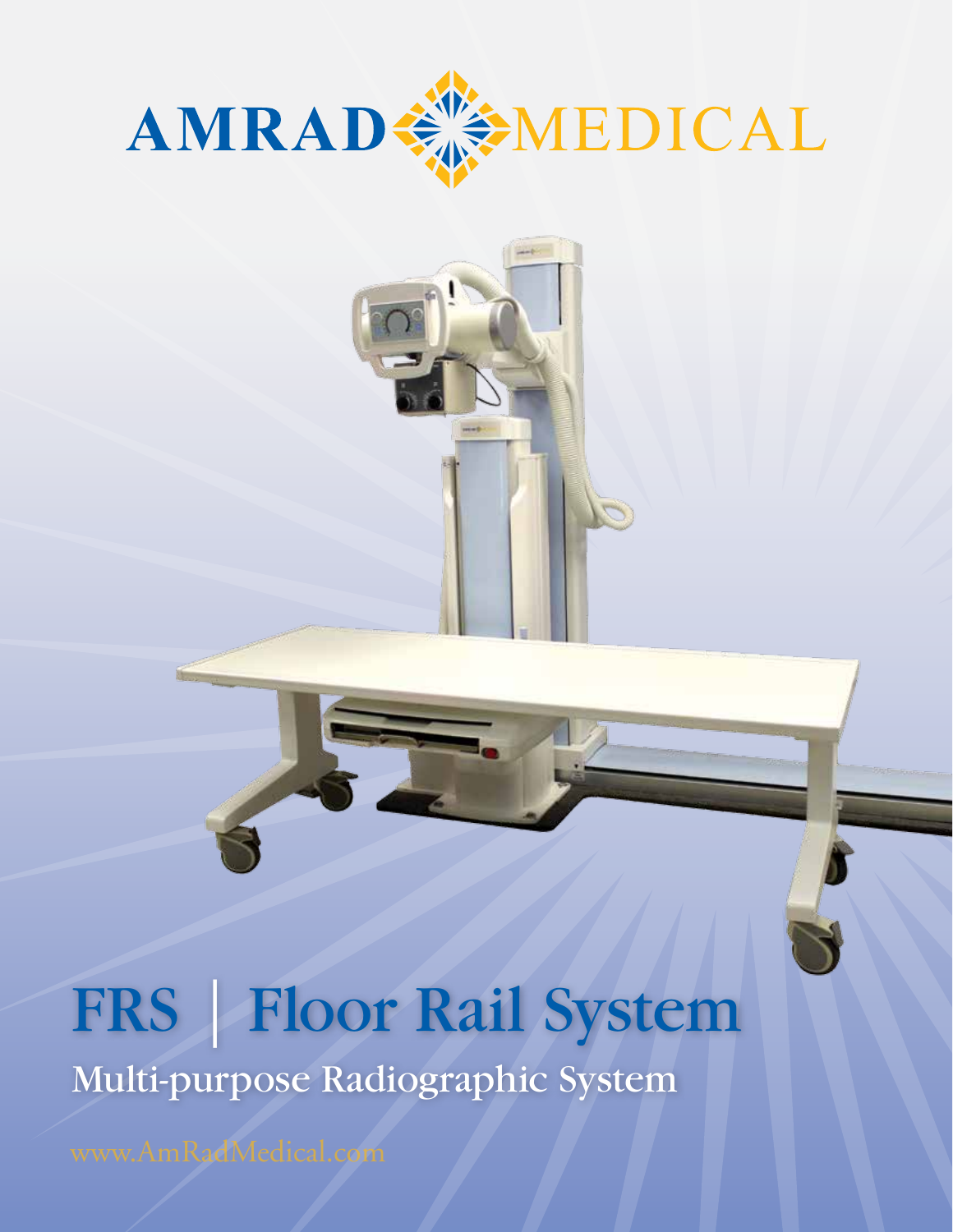

Decubitus Abdomen

- *•*  Easy to move floor mounted tube stand and motorized detector stand movement helps improve productivity and optimize workflow
- Traditional floor mounted tube stand means no complicated learning curve for technologists
- *•*  Floor mounted design minimizes installation requirements



- Mobile table with 500lb patient capacity provides a full-featured system with maximum imaging capability and flexibility
- *•*  Available for use with CR or DR and customizable with any generator power, the FRS can be suited for the needs of any facility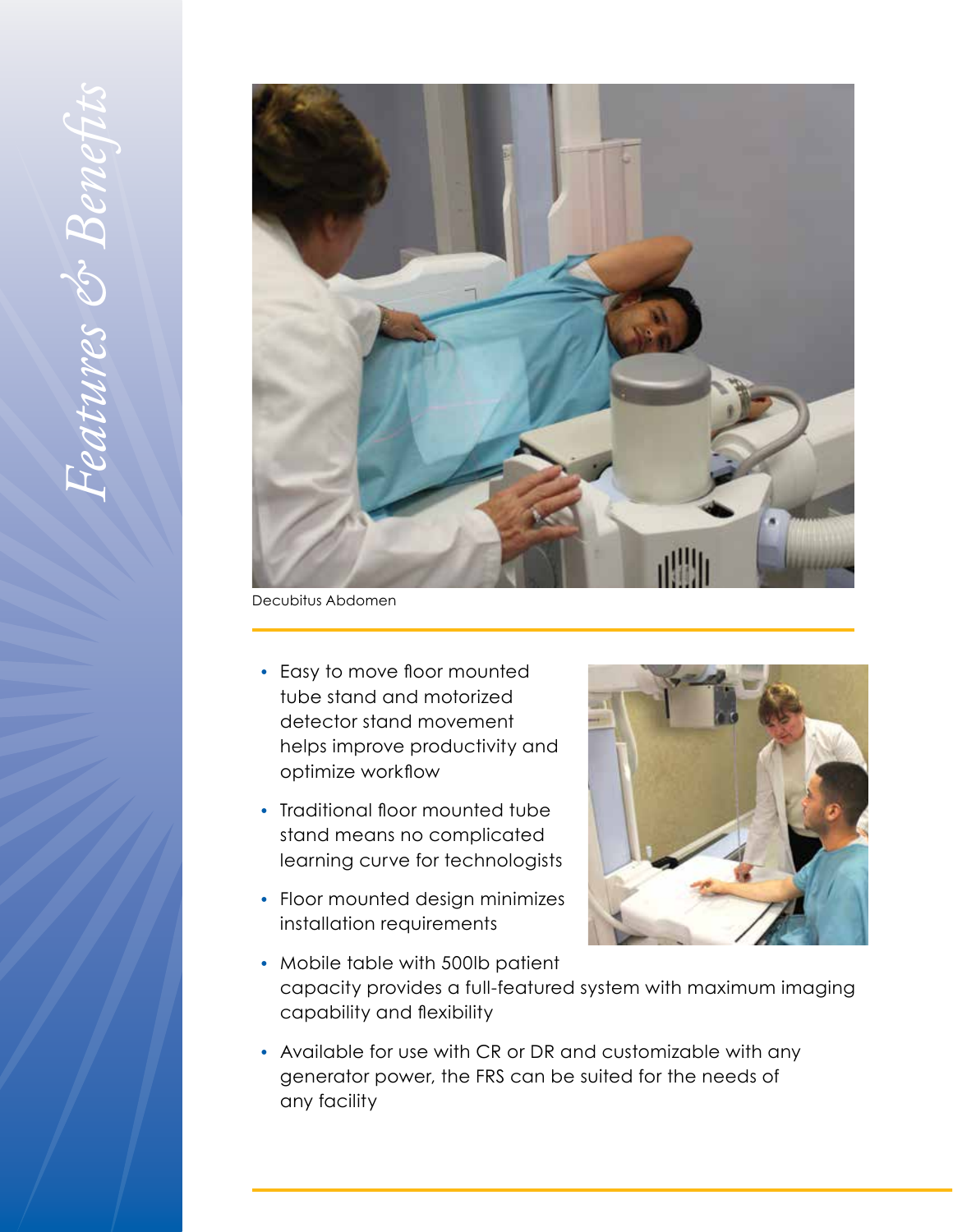

The Journal of Urgent Care Medicine states that Sinusitis is the number one diagnosis based on an analysis of Urgent Care CPT Codes.



The US FDA says that the Chest X-ray is the most common medical imaging examination.



More than one million whiplash injuries occur each year due to automobile accidents.



Your shoulders are the most movable joints in your body and having them work properly is important.



Disabled-World indicates that there are at least 1.7 million users of wheelchairs in the U.S.



Knee injuries are common at all ages.

### www.AmRadMedical.com